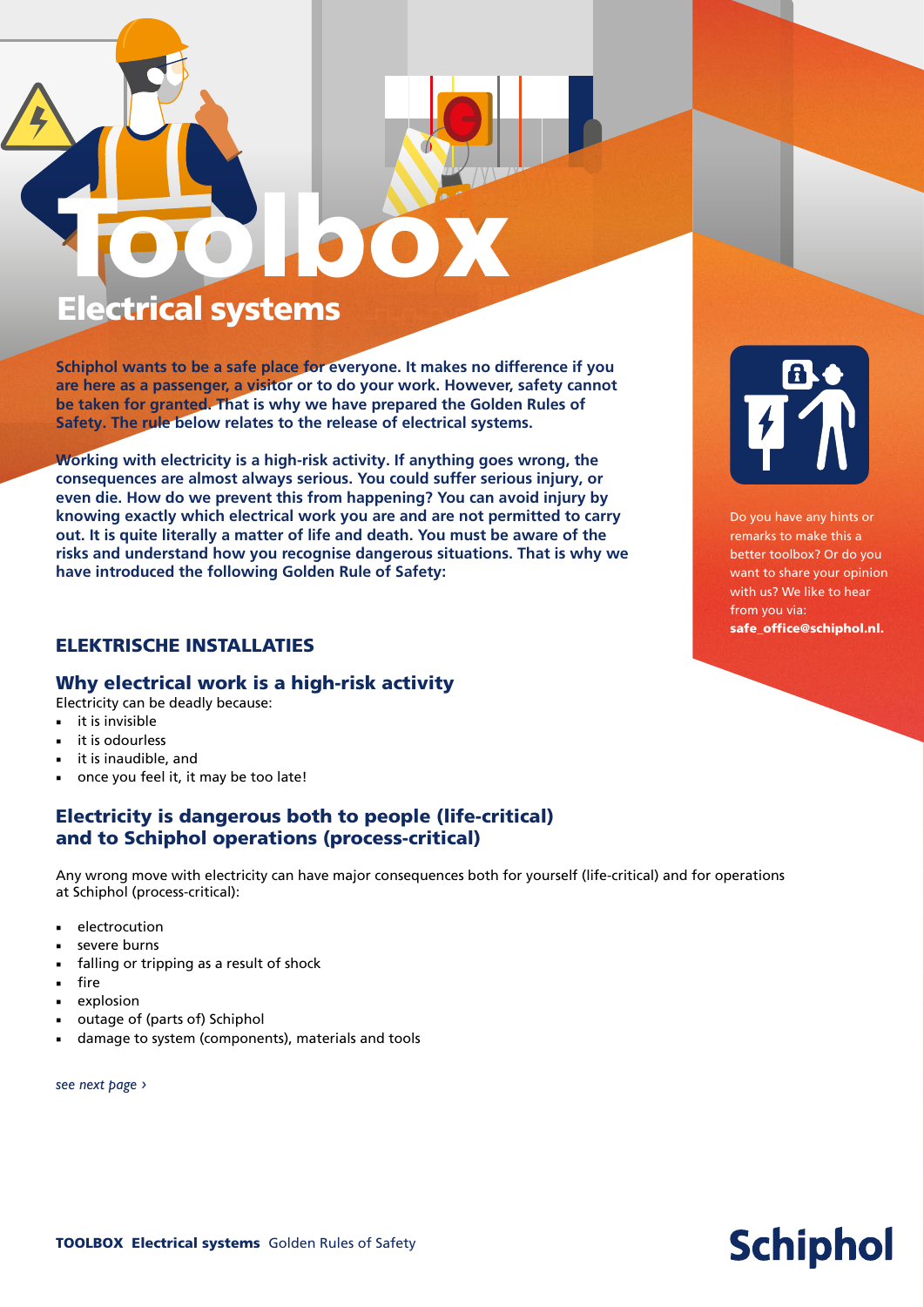#### Strict rules, certainly at Schiphol

At Schiphol, you never work alone, and the working conditions are always out of the ordinary. Particularly when dealing with electricity, because electricity is so safety-critical, we at Schiphol work in accordance with the Safety Management System Electrical Engineering (in Dutch: Veiligheid Management Systeem Elektrotechniek - VMSE). The VMSE system provides rules and requirements for working on or near electrical engineering systems. The only way to guarantee your safety and that of your colleagues, users, passengers and visitors is to strictly apply the rules and regulations.

#### **ATTENTION**

Request permission from the owner of the system (Schiphol) before you start any work on or near an electrical system.

#### How to obtain permission

To obtain permission to start work, first draw up a work plan in accordance with the VMSE. Submit this work plan no later than fourteen days before you want to start work to the person responsible for the system (RS)/ the person responsible for the work (RW) or the responsible expert (RE) at the department where you want to carry out the work.

On the basis of the information you provide, one of these people will determine whether you can start the work or if you still need to take additional measures. You may also have to obtain verbal permission from one of these people before you can actually start work.

Always follow the instructions in the work permit and the latest information from the duty RS, RW or RE. If anything remains unclear, ask the person who issued the work permit.

Always take the precautionary measures appropriate to the work you plan to carry out.

#### Safety rules

- You are never allowed to work on electrical systems that are live;
- You always need a work permit to carry out work on electrical systems or electrically driven equipment (see VMSE);
- You may only work on or near electrical systems, machines or equipment that have been visibly secured (shown to be no longer live, blocked, locked against switching back on, earthed and tagged). Check that the system is not live. This check is known as the Lockout Tag-out procedure. Check that this procedure has been carried out. Always! (See VMSE);
- Document every electrical securing procedure; refer to the switch procedure at the relevant department (see VMSE);
- Anyone working on electrical engineering systems must be in possession of a valid appointment or instruction from his/her own employer; and in some cases from Schiphol, too. You are personally responsible for extending and keeping this appointment/instruction up to date (See VMSE).

#### Approval of the work permit

A person authorised to switch will prepare the work permit and switch procedure, in advance. The RS, RW or RE are also authorised to do this.

Only authorised personnel are permitted to carry out an electrical securing procedure. And only subject to a work permit and verbal permission from an RS, RW or RE.

#### Take personal responsibility!

- Before you start work, check for yourself that the installation has been correctly turned off;
- To measure is to know: follow the procedures to confirm that a system is no longer live. using correct and calibrated measuring equipment.

*see next page ›*